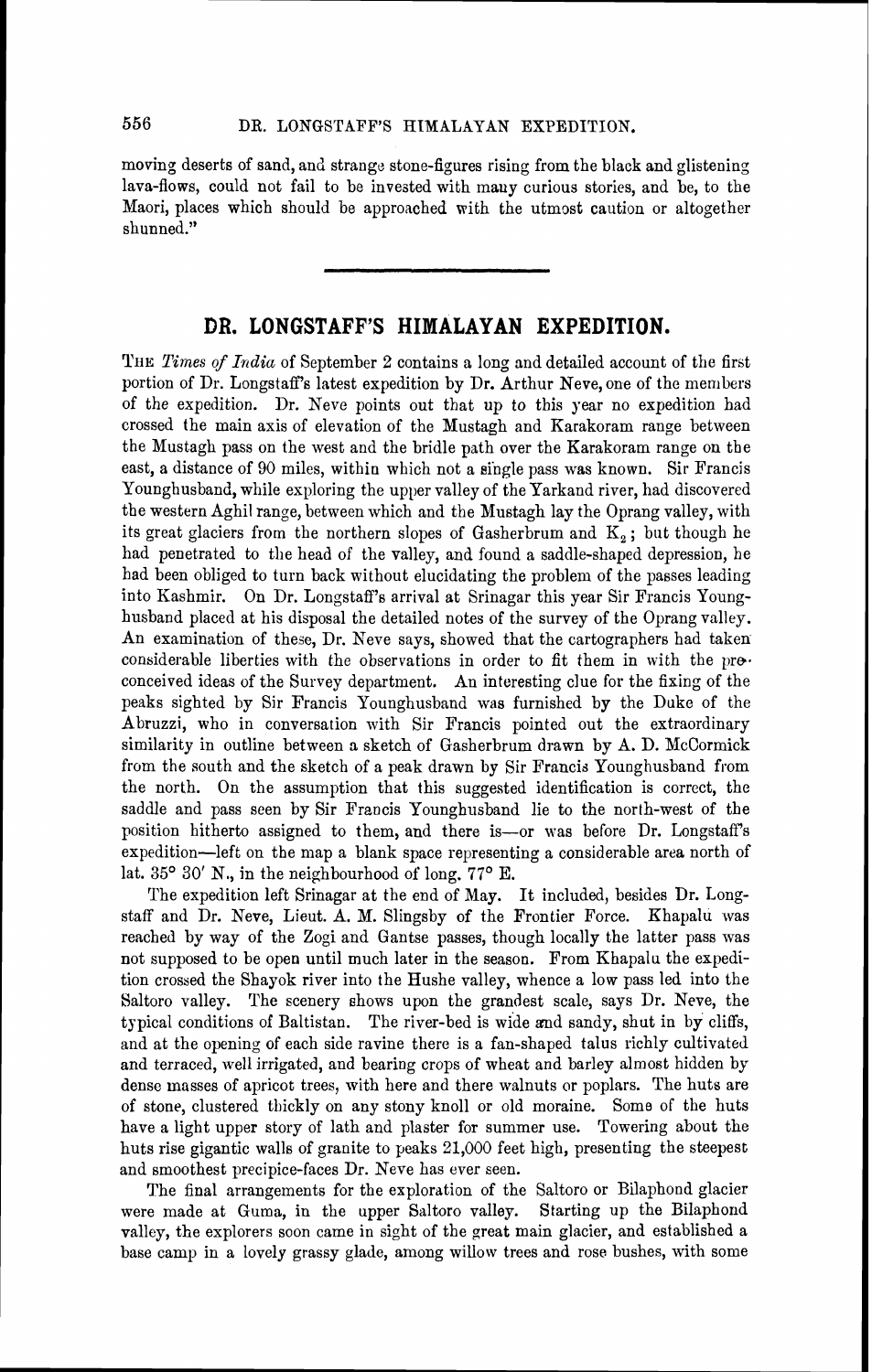big rocks and caves in which the porters found ample accommodation. The Balti porters knew the place well, as it is a favourite grazing-ground, and they informed the explorers that during the last twenty years or so the glacier had advanced about a quarter of a mile. During a reconnoitring expedition on the following day a view was obtained of a lofty snow-peak, almost due east, which was identified as  $K_{12}$ ; but there was considerable doubt about the identification of this and all other peaks, as the explorers had reached a point where the maps were quite unreliable. Ascending the glacier, the expedition encamped at a height of about 17,000 feet, near to some ancient stone-shelters. of which even the Baltis were without knowledge. The shelters were roofless, and in their best days could not have been more than about 4 feet high, but they indicated that the pass was known and used in former days. Early next morning the explorers continued up the easy snow-slopes which led due north to a wide saddle some 1500 feet above the camp. They reached the top in three hours, and there they found themselves on a snow-plateau of great extent, sloping up west to the outlying peaks of  $K_{10}$ , and east up a shallow valley to the snow-ridge going north from  $K_{12}$ . In front, perhaps 15 miles to the north, was a lofty, dazzling snowy range, evidently the Aghils. Progress across the plateau was delayed by the soft condition of the snow, and Dr. Neve says that great credit is due to the porters, who neither grumbled nor despaired. After a night on the snow-field, the journey was continued to the very large glacier in front. Dr. Neve says that he has seen the Elispar glacier and the Chogo Lungma, but none which has made on him such an impression of size as the one that then lay before them. According to the Baltis, the country to the north is called Terim, and that name was therefore given to the glacier. It appeared to originate near Gasherbrum peak, which could be seen some 25 miles to the north-west ; and in the same direction, only a little more to the right, was a depression which appeared to correspond with the saddle seen by Sir Francis Younghusband; over it a pass could probably be made to the Oprang valley.

Dr. Neve reports that the Terim valley is evidently tectonic, with granite to the south and limestone and slate to the north. Its upper part averages 4 miles in width between the spurs. In its size and stratigraphical relations it is analogous to the valley of the Baltoro glacier on the Tndian side of the watershed. Lessening supplies and the fear that the pass would become blocked with snow obliged the explorers to retrace their steps without following the glacier to its termination, and when, after the return to the expedition's base, Dr. Longstaff came to work out his map, it was realized that further exploration would be necessary to settle the question of the connections of the Terim glacier. Does the Terim, asks Dr. Neve, belong to Chinese Turkestan or to British India? When on the glacier, the explorers had assumed that it must flow to join the Yarkand river, of which it would undoubtedly he the longest and largest tributary. But when the map was worked out, the question arose whether the glacier might not turn south and flow down to the upper Nubra.

It was to find the answer to this question that Dr. Longstaff afterwards prcceeded to Nubra. A telegram has been received from Dr. Longstaff from Leh, stating that he has connected the Terim\* with the Saichar glacier, at the head of the Nubra valley, making it 50 miles long. It would seem, therefore, that the Terim lies on the Indian side of the watershed.

<sup>\*</sup> In view of Dr. Neve's article, it is obvions that Dr. Longstaff's telegram has no reference to the Tarim, or lower Yarkand, river of Chinese Turkestan.